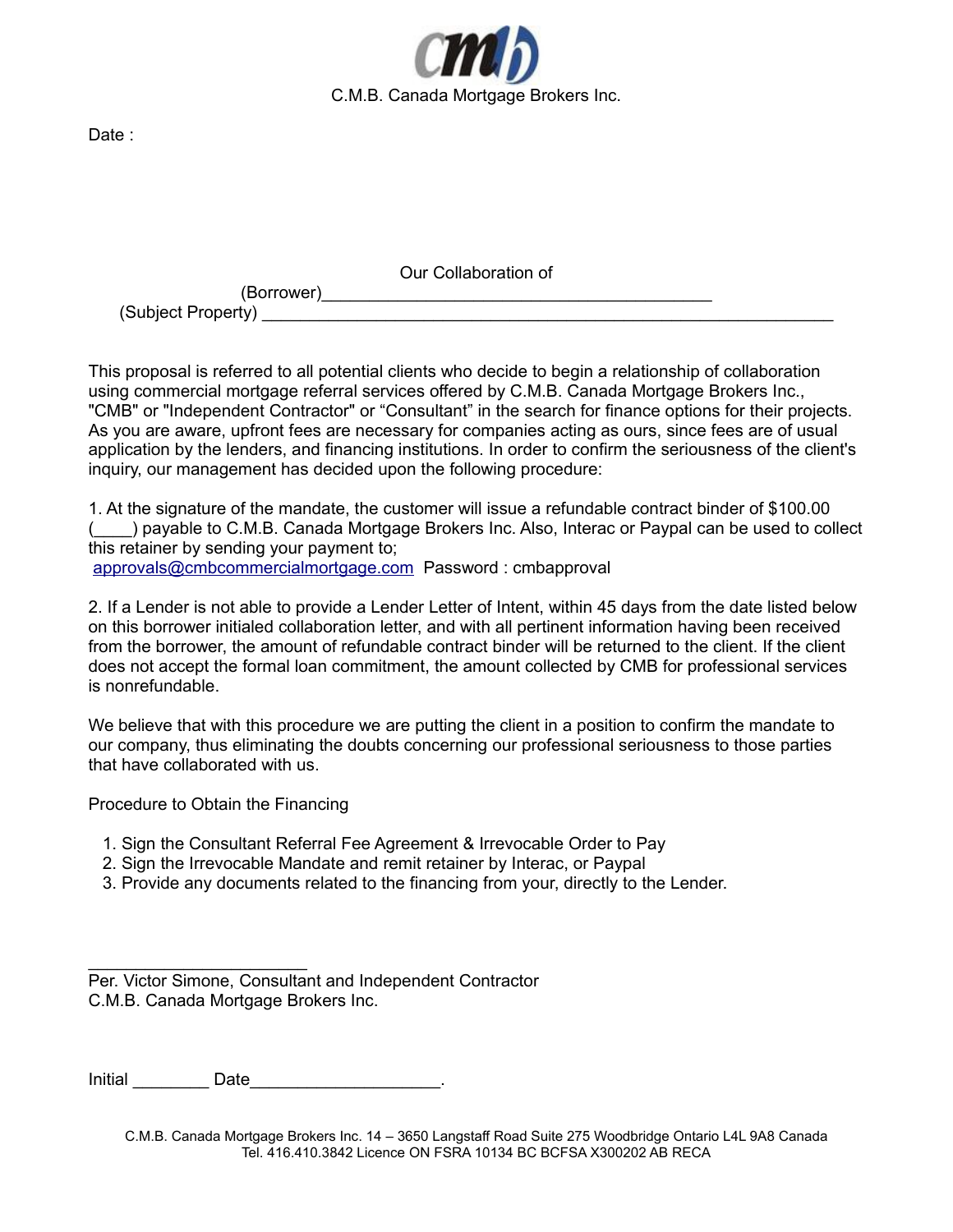

## **Discussion Paper**

|                                       | The following terms are stated simply for our discussion purposes:                                    |               |
|---------------------------------------|-------------------------------------------------------------------------------------------------------|---------------|
|                                       |                                                                                                       | (The Client). |
|                                       |                                                                                                       |               |
|                                       | the subject property, or the new appraisal valuation - TBD, whichever amount is the "lessor".         |               |
|                                       |                                                                                                       |               |
|                                       |                                                                                                       |               |
|                                       | <b>AVAILMENT:</b> Subject to Conditions Precedent, closing could occur on or before                   |               |
| borrower, directly from the Lender(s) | TERM: Client prefers a ____________ Month term, __________________. Terms to be negotiated by the     |               |
| reserve" is authorized.               | <b>REPAYMENT:</b> Paid monthly by pre-authorized debit on corporate bank account unless an "interest" |               |
| <b>USUAL LENDER CONDITIONS:</b>       |                                                                                                       |               |

- Satisfactory financial review of the Borrower & Guarantors, land owners of the subject property, and profiles of all corporate team members and major shareholders.
- Satisfactory review of the subject property, including, but not limited to zoning, geo-technical, and environmental – as determined by the lender(s).
- Confirmation of satisfactory appraisal, Phase 1 & property condition assessment as determined by the lender(s).
- Borrower is responsible for all closing costs, legal fees, appraisals fees, and any/all third-party reporting fees, lender & Consultant referral fees etc.
- Conditional upon satisfactory appraisal appraisal firm TBD by lender.
- Most recent trailing 12-month operating statement.
- YTD Interim Financial Statements for Borrowing Corporation.
- Commercial Insurance on all subject properties/entities as determined by the lender.
- $\bullet$  Other conditions that may be added as determined by the lender(s).

Initial **Date Date Contains Except Contains Container Contains Contains Contains Contains Contains Contains Contains Contains Contains Contains Contains Contains Contains Contains Contains Contains Contains Contains**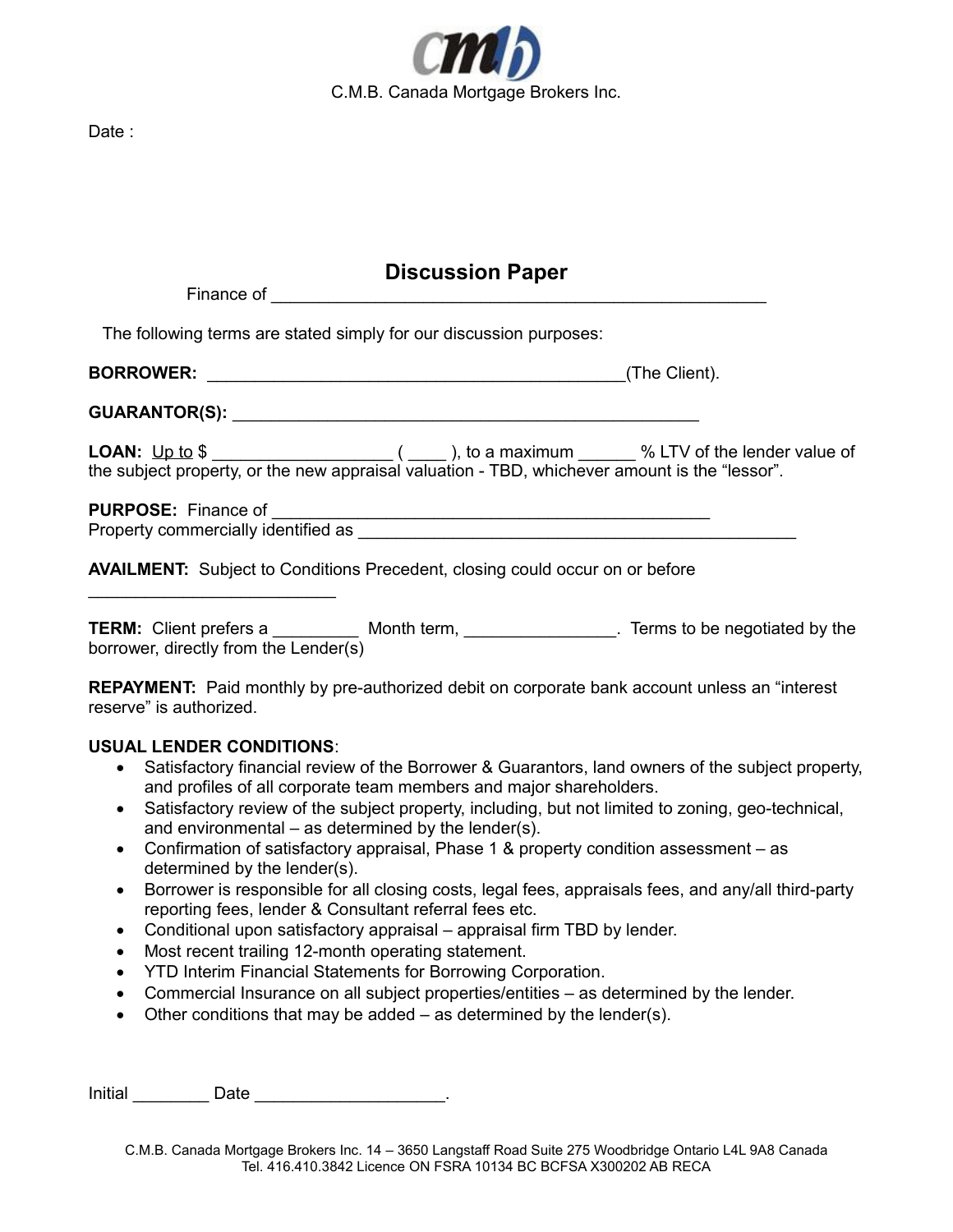## **Discussion Paper**

\_\_\_\_\_\_\_\_\_\_\_\_\_\_\_\_\_\_\_\_\_\_\_\_\_\_\_\_\_\_\_\_\_\_\_\_\_\_\_\_\_\_et el. on behalf of Government of The Client).

**SECURITY**: Up to a maximum amount of \$ \_\_\_\_\_\_\_\_\_\_\_\_\_\_\_\_\_( \_\_\_\_ ) as a \_\_\_\_\_\_\_\_ mortgage charge.

**LENDER PROCESSING FEE:** To be determined in Letter of Intent from the lender(s).

LENDER FEE: Between \_\_\_\_\_\_\_\_\_\_\_\_\_\_\_\_\_ % of loan amount (Deposit required with accepted Letter of Intent from lender). Pending full lender due diligence & underwriting.

**INSURANCE FEE**: Fair market value as required by the lender(s).

**CONSULTANT REFERRAL FEE:** \_\_\_\_\_\_\_\_% of base loan amount with a minimum of \$ \_\_\_\_\_\_\_\_\_\_\_\_\_\_\_\_ ( \_\_\_\_\_ ) . Payable to C.M.B. Canada Mortgage Brokers Inc.

**OTHER FEE** : \$ \_\_\_\_\_\_\_\_\_\_\_\_\_\_\_\_\_\_ ( \_\_\_\_\_ ) Payable to \_\_\_\_\_\_\_\_\_\_\_\_\_\_\_\_\_\_\_\_\_\_\_\_\_\_\_\_\_\_\_\_\_\_\_\_\_\_\_\_\_\_\_\_\_\_\_\_\_\_\_\_\_

Initial **Date Date Contained Blue Date Contained Blue Date Contained Blue Date Contained Blue Date Contained Blue Date Contained Blue Date Contained Blue Date Contained Blue Date Contained Blue Date C**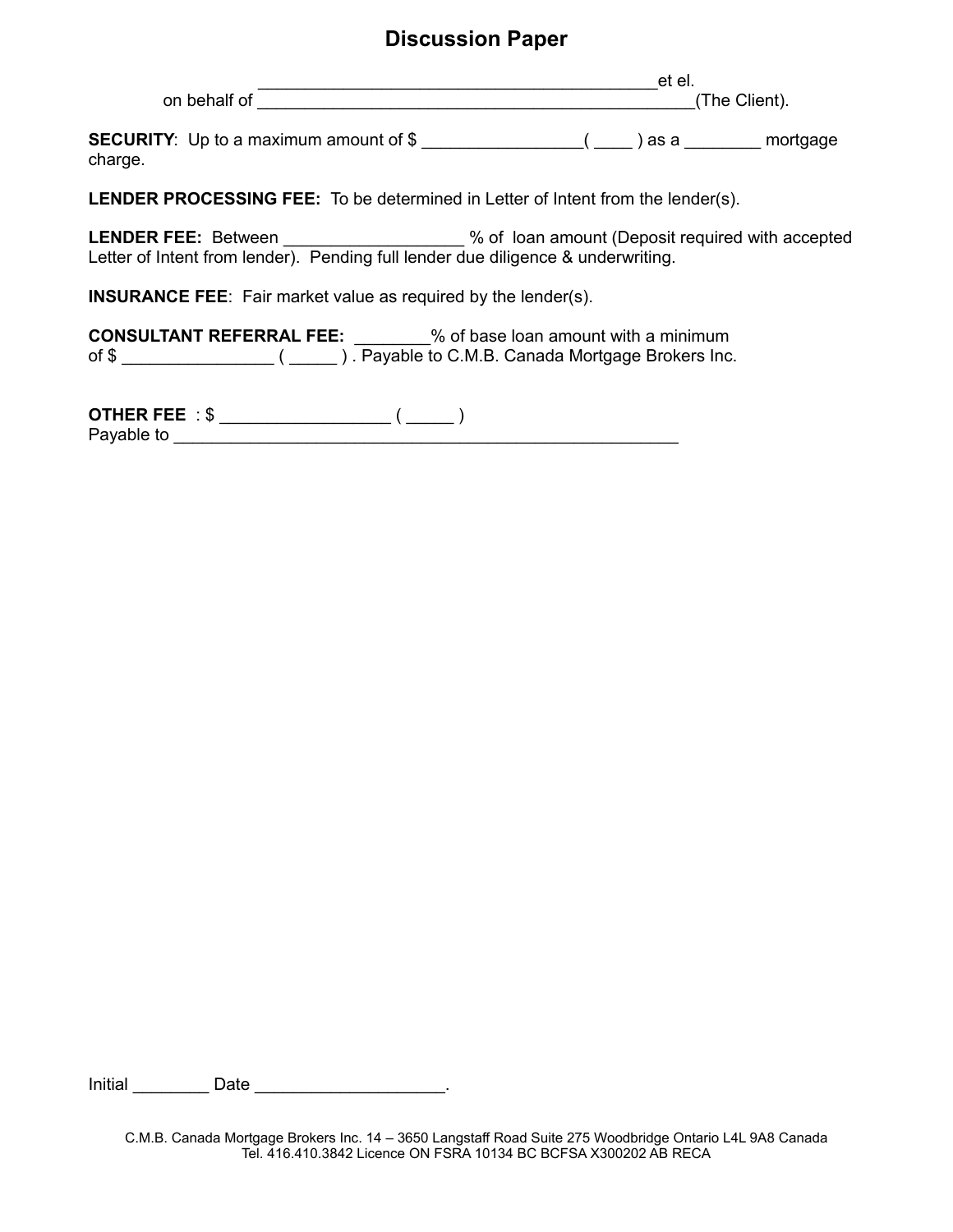## **CONSULTANT REFERRAL FEE AGREEMENT & IRREVOCABLE ORDER TO PAY**

This Consultant Referral Fee Agreement and Irrevocable Order to Pay, herein called "Agreement ", is entered into this \_\_\_\_\_\_\_\_\_day of \_\_\_\_\_\_\_\_\_\_\_\_\_\_\_, 20\_\_\_\_\_\_ by and between C.M.B. Canada Mortgage Brokers Inc., herein the "Consultant" with offices at 14 – 3650 Langstaff Road Suite 275 Woodbridge, Ontario L4L 9A8 and  $,$  et al, on behalf of  $\overline{\phantom{a}}$ referred to as the "Borrower" or "The client", whose corporate address is reported to be

WHEREAS, Borrower(s) is in need of financing in the amount of up to \$ \_\_\_\_\_\_\_\_\_\_\_\_\_\_\_\_\_\_\_\_\_\_ ( \_\_\_ ) to provide the funds directly related to the finance of the Subject Property. For arranging financing and monies to invest into businesses, it is deemed to be to the mutual advantage of the party(s) to enter into this Agreement upon terms and conditions set forth below; THEREFORE, in consideration of the mutual covenants and promises contained herein, the parties agree as follows:

## **Agreement**

**OBTAIN FINANCING:** Consultant shall use their best efforts and introduce a Lender(s) to the client for financing of up to \$ \_\_\_\_\_\_\_\_\_\_\_\_\_\_\_\_\_\_\_\_\_ (\_\_\_\_\_ ). Any Mortgage or other type of financing being requested is subject to Lender's review and analysis of application, appraisal, credit, and other reports required by Lender or other financing entity.

**CONSIDERATION AND PAYMENT:** Borrower(s) agrees to pay the Consultant a \$100.00 (equal onsideration amount upon acceptance of this agreement.

Should the Lender(s) provide financing, that the Borrower(s) agree to pay the Consultant a referral or success fee of \_\_\_\_\_\_\_\_\_% of the base mortgage amount, to a maximum referral fee amount of \$

(  $\Box$ ) not including lender's fee or other fees required to close the transaction. The referral or success fee will be due and payable to the Consultant for introducing and funding said loan, or gross loan amount, upon the first mortgage advance at closing. This loan referral fee shall be in addition to any fees imposed on the Borrower(s) by lender or any third party(s).

The Client (which includes the borrower(s) and any other related entities of the group), is obliged to respect the privacy and not disclose to anyone the names of the lenders and in case of a direct contact or the communication of names to a third party, the Consultant has all rights to ask the Client or Borrower(s) for compensation of damages.

The Consultant promises to look for the most suitable solution for the Client. In case of a refusal from one lender, or approvals the client deems unsuitable, that the Consultant promises to introduce different lenders until it obtains an acceptable approval, to the Client.

Settlement of the above-mentioned referral fees shall be made by the Borrower's Lender or solicitor, on receipt in their account, total or partial, of the funds of each obtained transaction of finance following a written irrevocable letter of direction to the lender and solicitor confirming their commitment to forward payment to the Consultant of the agreed upon success fee.

**Term.** This agreement is a *Month agreement, renewable, and is to be applied to any and all* transactions by the signatory with sources introduced by consultant including subsequent follow-up, repeat, extended or Client to Lender re-negoiated transactions, as well as to the initial transaction, regardless of the success of the initial transaction. Any cancellation of this agreement will have to be in writing based upon a solid motivation and agreed upon by all parties of the contract.

**Confidentiality of Names.** The signatories hereby agree to keep completely confidential the names of any banks, lending institutions, corporations, individuals or groups of individuals introduced by C.M.B. Canada Mortgage Brokers Inc. Such identity shall remain confidential during the applicable transaction(s) and during the duration of this Agreement and shall include any telephone numbers, address and fax numbers, and other pertinent information.

Initial **Date Date Contains Except Contains Container Contains Contains Contains Contains Contains Contains Contains Contains Contains Contains Contains Contains Contains Contains Contains Contains Contains Contains**